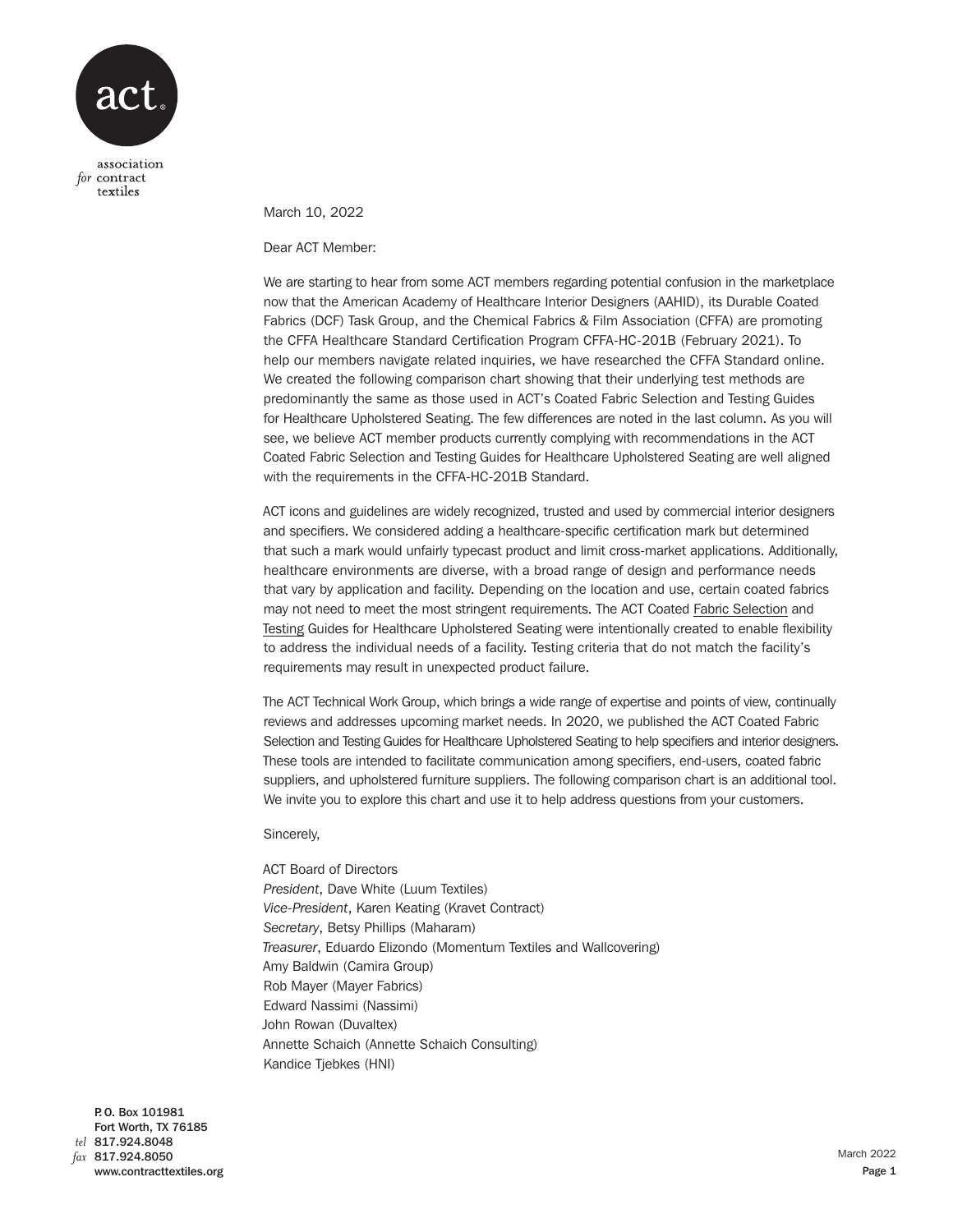# Cross Reference of Underlying Test Methods

ACT Voluntary Performance Guidelines and the ACT Coated Fabric Testing Guide for Healthcare Upholstered Seating

## *Compared To*

CFFA-Healthcare-201B -

## Recommended Minimum Performance Standards for Vinyl-Coated and Other Chemical Coated Upholstery Fabrics-Healthcare

| <b>Performance Characteristic</b>                                              |             | <b>Guideline</b> | <b>Test Method, Minimum Requirement</b>                     | <b>Notes</b>                                                                                                              |                                                                                                                                                                                                                                       |
|--------------------------------------------------------------------------------|-------------|------------------|-------------------------------------------------------------|---------------------------------------------------------------------------------------------------------------------------|---------------------------------------------------------------------------------------------------------------------------------------------------------------------------------------------------------------------------------------|
| Flammability                                                                   |             |                  |                                                             |                                                                                                                           |                                                                                                                                                                                                                                       |
| <b>Flammability</b>                                                            | ACT         |                  | Flammability - Upholstery                                   | CAL 117-2013, Pass                                                                                                        |                                                                                                                                                                                                                                       |
|                                                                                | <b>CFFA</b> |                  | CFFA <sub>9</sub>                                           | CAL 117-2013, Pass                                                                                                        |                                                                                                                                                                                                                                       |
| <b>Durability</b>                                                              |             |                  |                                                             |                                                                                                                           |                                                                                                                                                                                                                                       |
| Wet & Dry Crocking                                                             | ACT         |                  | Wet & Dry Crocking                                          | AATCC 8, Wet, Grade 4, Dry Grade 4                                                                                        |                                                                                                                                                                                                                                       |
|                                                                                | <b>CFFA</b> |                  | CFFA 7                                                      | AATCC 8 Wet, Grade 4, Dry Grade 4                                                                                         |                                                                                                                                                                                                                                       |
| <b>Colorfastness to Light</b>                                                  | ACT         |                  | Colorfastness to Light                                      | AATCC TM 16.3, 200 hrs - Option 3 or<br>ASTM D4329, 150 hrs.                                                              |                                                                                                                                                                                                                                       |
|                                                                                | <b>CFFA</b> |                  | CFFA 2 Accelerated Light Aging (indoor)                     | AATCC TM 16.3, 200 hrs - Option 3 or<br>ASTM D4329, 150 hrs.                                                              |                                                                                                                                                                                                                                       |
| <b>Adhesion of Coating</b>                                                     | ACT         | ★.               | Adhesion of Coating                                         | ASTM D751, 3 lbs.                                                                                                         |                                                                                                                                                                                                                                       |
|                                                                                | <b>CFFA</b> |                  | CFFA <sub>3</sub>                                           | ASTM D751, 3 lbs.                                                                                                         |                                                                                                                                                                                                                                       |
| Tear Strength - Tongue Tear                                                    | ACT         | X.               | Tongue Tear - Knit and Woven Substrates                     | ASTM D2261, 4x4 lbs. or<br>ASTM D751, 4x4 lbs.                                                                            | ACT Guideline offers two test options.                                                                                                                                                                                                |
|                                                                                | <b>CFFA</b> |                  | CFFA 16b                                                    | ASTM D2261, 4x4 lbs.                                                                                                      |                                                                                                                                                                                                                                       |
| Tear Strength - Trap Tear                                                      | ACT         | X.               | Trap Tear - Non Woven Substrates and<br>Nonwoven Composites | ASTM D751, 15x15 lbs. or<br>ASTM D5733, 15x15 lbs.                                                                        | ACT Guideline offers two test options.                                                                                                                                                                                                |
|                                                                                | <b>CFFA</b> |                  | CFFA 16c                                                    | ASTM D751, 15x15 lbs.                                                                                                     |                                                                                                                                                                                                                                       |
| <b>Hydrolysis Resistance</b><br>Applies to polyurethane based<br>products only | ACT         | ☆.               | Hydrolysis Resistance                                       | ISO 1419, minimum 5 weeks exposure<br>followed by careful evaluation for any<br>cracking, peeling or delamination         | In evaluating ISO 1419 and ASTM D3690,<br>the ACT Coated Fabrics Work Group agreed<br>that careful evaluation is enough to identify<br>failure that occurs after exposure to heat                                                     |
|                                                                                | <b>CFFA</b> |                  | <b>CFFA 110</b>                                             | ASTM D3690, Section 6.11, 10 weeks exposure<br>followed by physical testing for adhesion,<br>abrasion and flex resistance | and humidity.<br>The two test methods are identical except<br>ASTM D3690 requires adhesion, abrasion<br>and flex resistance testing after exposure.<br>Neither test method prescribes weeks<br>of exposure.                           |
| <b>Print Retention</b><br>Applies to patterned prints only                     | <b>ACT</b>  | ★.               | Print Retention                                             | ASTM D3398, 3 or higher                                                                                                   |                                                                                                                                                                                                                                       |
|                                                                                |             |                  |                                                             |                                                                                                                           |                                                                                                                                                                                                                                       |
|                                                                                | <b>CFFA</b> |                  | None                                                        | None                                                                                                                      | CFFA standard does not include a test to<br>evaluate print retention.                                                                                                                                                                 |
| <b>Flex Resistance</b>                                                         | <b>ACT</b>  | ×.               | Flex Resistance                                             | ASTM D2097, 25,000 cycles minimum                                                                                         |                                                                                                                                                                                                                                       |
|                                                                                | <b>CFFA</b> |                  | CFFA 10                                                     | ASTM D2097, 25,000 cycles minimum                                                                                         |                                                                                                                                                                                                                                       |
| Seam Strength                                                                  | ACT         | ★.               | Seam Strength                                               | ASTM D751, Based on substrate:<br>Knit 30X25, Non-woven 35X35, Woven 25X25                                                |                                                                                                                                                                                                                                       |
|                                                                                | <b>CFFA</b> |                  | CFFA 14                                                     | ASTM D751, Based on substrate:<br>Knit 30X25, Non-woven 35X35, Woven 25X25                                                |                                                                                                                                                                                                                                       |
| <b>Breaking Strength</b>                                                       | ACT         | ☆.               | <b>Breaking Strength</b>                                    | ASTM D751, 50x50 lbs.                                                                                                     |                                                                                                                                                                                                                                       |
|                                                                                | <b>CFFA</b> |                  | CFFA 17                                                     | ASTM D751, 50x50 lbs.<br>Knit 50X50, Non-woven 50X50, Woven 40X40                                                         |                                                                                                                                                                                                                                       |
| Abrasion: Surface Wear                                                         | ACT         | A,               | Abrasion                                                    | ASTM D4157, #10 Cotton Duck or Wire Mesh;<br>50,000 Double Rubs (High Traffic)                                            | Multiple factors affect fabric durability,<br>appearance retention, and product lifespan.<br>ACT studies and member data show that<br>fabrics rarely fail in the field due to abrasion.<br>ACT Guideline offers two abradant options. |
|                                                                                | <b>CFFA</b> |                  | CFFA 1a                                                     | ASTM D4157, #10 Cotton Duck;<br>50,000 Double Rubs (Normal Traffic);<br>100,000 (High Traffic)                            |                                                                                                                                                                                                                                       |